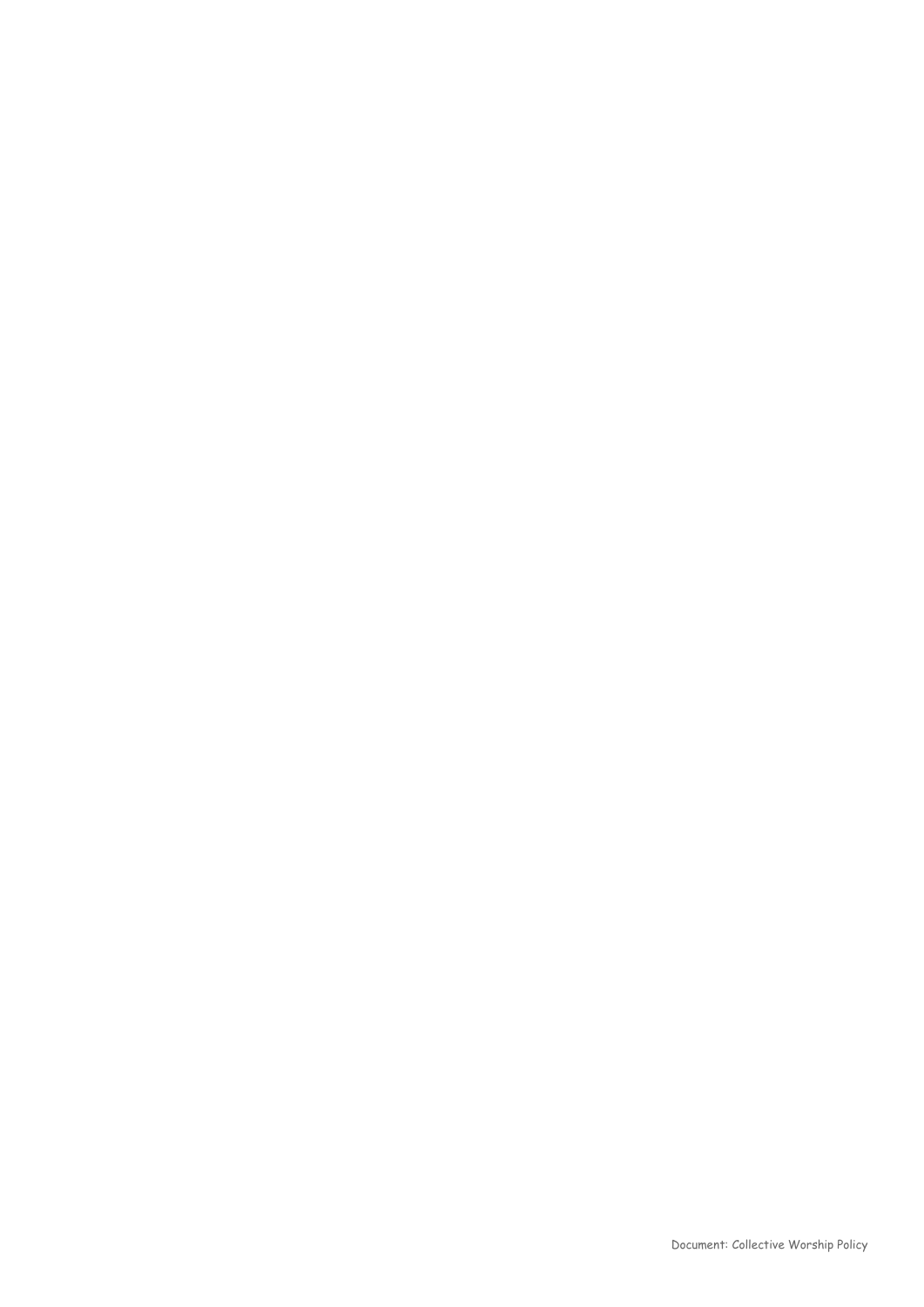## **Approach and Organisation**

- There is a clear, planned programme for Collective Worship that ensures continuity, variety and a clear focus on Christian beliefs, teaching and festivals, and the way that these link with the values and life of the school. Themes may be adapted to reflect the life of the school and events of local, national or international significance.
- An appropriate atmosphere is created by using music, candles, symbols or other objects that act as a focal point for the attention of the children.
- Children are expected to behave in an appropriate and respectful manner.
- Children engage in songs or hymns thought to be appropriate to the age group involved.
- Quiet times for reflection and prayers are included in the worship
- A variety of settings, timings and environments are used to enrich worship
- Children are encouraged to participate wherever possible.
- Children are given opportunities to lead acts of worship.
- Collective worship is led by different people eg the headteacher, teachers, classes and invited speakers including foundation governors, the Priest of the Benefice and Methodist Minister.
- At the end of each half term, Collective Worship is shared in the Methodist Church.
- An annual Carol Service is shared in the churches of the Benefice in turn.

#### **Planning and Recording**

The themes are approached through a variety of presentation eg stories, drawing on the children's experiences, music, drama, slides, artefacts and films.

The themes and values to be explores through worship each term will be decided in advance. Records of evaluated plans are kept centrally in the school's SIAMS folder. Monitoring and evaluating the impact of Collective Worship is an on-going process that involves input from staff, pupils and the school community. Feedback provides insight into how worship influences the life of the community and is used to ensure improvement.

## **Values Education**

We blend Christian teaching and Values Education in order to create opportunities for children to develop emotionally, personally and socially so that their self-esteem and wellbeing is supported by ever growing emotional intelligence; leading to an understanding of their rights and responsibilities as young citizens.

#### **Prayer and Reflection**

Collective worship always includes a time for prayer and/or reflection. At the beginning of lunch hour, grace is said by the children. At the end of the day, the children lead in one of their own prayers or the class prayer. The school has a prayer box and a prayer tree. Children are encouraged to write short prayers to put in the box or the tree. If a child wishes, their prayer may be read out in worship.